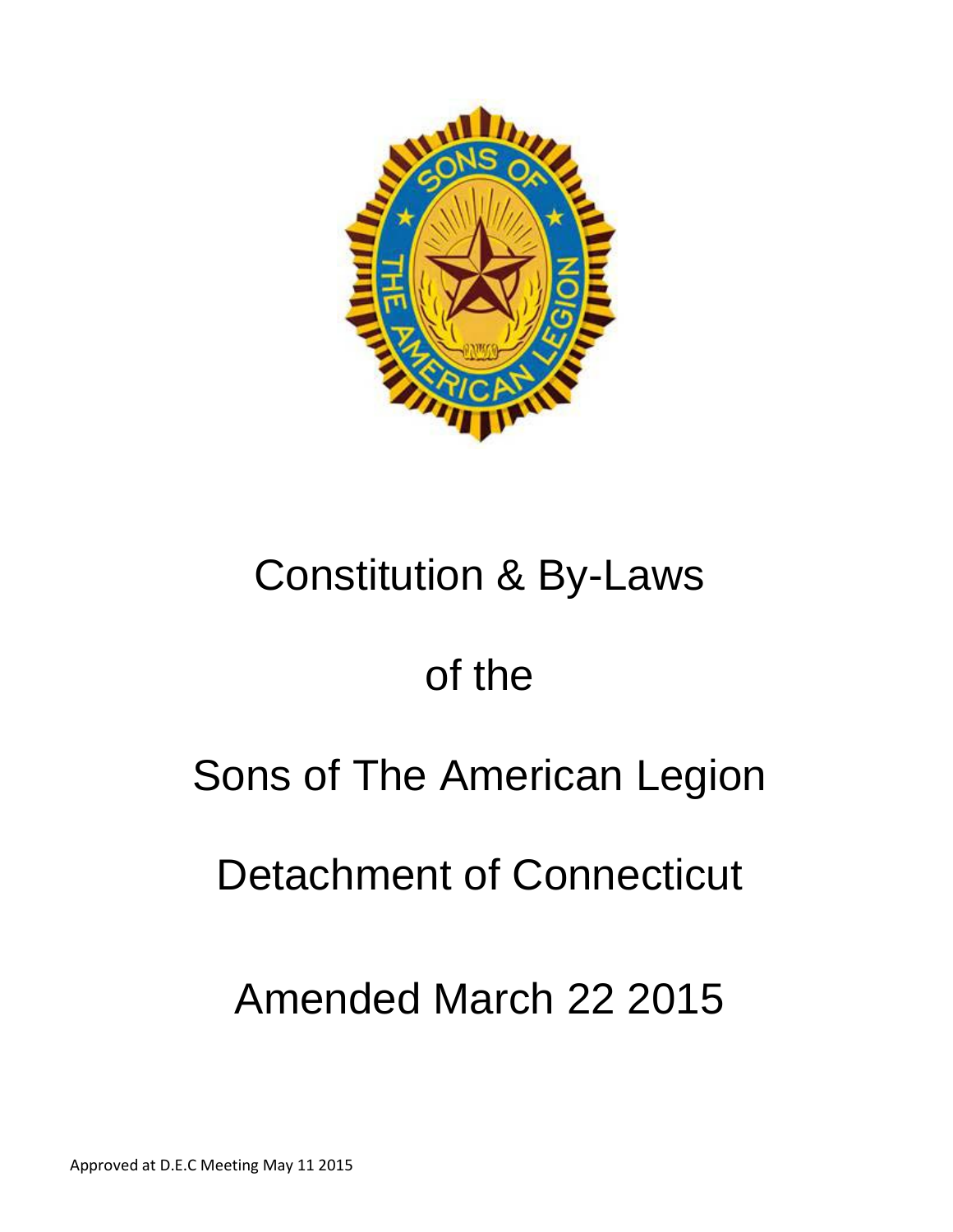# Constitution of the Sons of The American Legion, Detachment of Connecticut

# ARTICLE I – NAME

Section 1. The name of this organization shall be the Sons of The American Legion, Detachment of Connecticut.

# ARTICLE II – NATURE

Section 1. The Sons of The American Legion is a civilian organization. Membership therein does not affect nor increase liability for military or police service. Former service rank does not exist in the Sons of The American Legion.

Section 2. The Sons of The American Legion, Detachment of Connecticut, shall be absolutely non-political and shall not be used for the dissemination of partisan principles or for the promotion of the candidacy of any person or group seeking public office or preferment.

Section 3. The Sons of The American Legion, Detachment of Connecticut, shall be absolutely non-sectarian.

Section 4. Each member shall perform his full duty as a citizen according to his own conscience and understanding in accord with the law.

### ARTICLE III – ELIGIBILITY

Section 1. All male descendants, adopted sons and stepsons of members of The American Legion, such as male descendants of veterans who died in the service during World War I, World War II, Korea, Vietnam, Lebanon, Grenada, Panama, and Persian Gulf, during the delimiting periods or who died subsequent to their honorable discharge from such service, shall be eligible for membership in The Sons of The American Legion. Eligibility dates are as follows:

April 6, 1917 to November 11, 1918; December 7, 1941 to December 31, 1946; June 25, 1950 to January 31, 1955; February 28, 1961 to May 7, 1975; August 24, 1982, to July 31, 1984; December 20, 1989, to January 31, 1990; August 2, 1990, to the date of cessation of hostilities as determined by the Government of the United States, all dates inclusive, or who, being a citizen of the United States at the time of his entry therein, served on active duty in the armed forces of any of the governments associated with the United States during either of said periods; provided, however, that such service shall have been terminated by honorable discharge or honorable separation, or continued honorably after either of said periods.

Section 2. There shall be no form or class of membership except an active membership.

Section 3. No person may be a member at any one time of more than on Squadron.

Section 4. No person, who has been expelled by a Squadron, shall be admitted to membership in another Squadron, without the consent of the expelling Squadron, except where such consent has been asked for and denied by such Squadron he may appeal to the Detachment Executive Committee for permission to be admitted to membership in another Squadron, and shall be ineligible for membership until such permission is granted.

### ARTICLE IV - DETACHMENT CONVENTION

Section 1. The legislative body of the Sons of The American Legion, Detachment of Connecticut, shall be a Detachment Convention to be held annually at a place and time to be fixed by vote of the preceding Convention, or in the event that the preceding Convention does not fix a time and place, such shall be fixed by the Detachment Executive Committee, hereinafter provided for.

Section 2. The annual convention shall be composed of delegates and alternates from each Squadron. Each Squadron shall be entitled to one delegate and one additional alternate for each ten (10) memberships or the major fraction thereof paid up thirty days prior to the date of the Detachment Convention. Each Squadron shall be entitled to its authorized delegate and alternate convention representation and voting strength provided the Squadron Organization has paid in advance of such convention the registration fees as fixed by the Detachment Executive Committee for all of its delegates and for such of its alternates as it may desire to register.

Approved at D.E.C Meeting May 11 2015 Section 3. The delegates and alternates to the Detachment Convention shall be chosen by each Squadron at a regular meeting held at least fifteen (15) days prior to the Detachment Convention.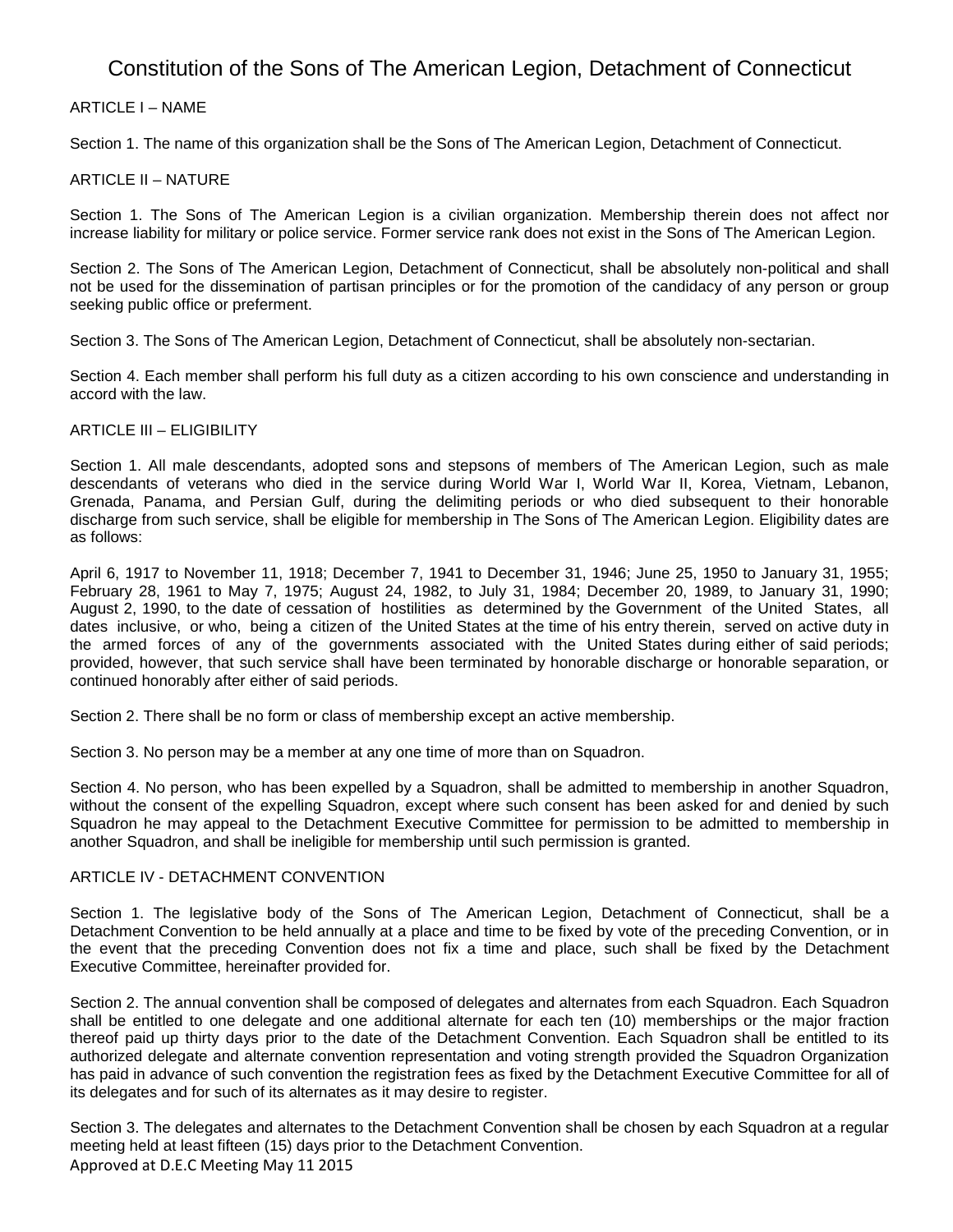Section 4. All past Detachment Commanders while in good standing in their respective Squadrons in this Detachment shall be life delegates to all Detachment Conventions with vote, to be exercised by them with their respective Squadron.

Section 5. A quorum shall exist at the Detachment Convention among the majority of officers and the delegate strength of the Squadrons that are represented.

# ARTICLE V - HEADQUARTERS DETACHMENT OFFICERS

Section 1. The Department Commander of The American Legion, Department of Connecticut, shall appoint seven (7) members of the American Legion to a standing committee to be designated as Headquarters Detachment. The committee director and assistant director shall be known as the advisors of Headquarters Detachment or Detachment Advisor and Assistant Detachment Advisor. The Department Adjutant shall be a member ex-officio of the Headquarters Detachment and will attend to all the appropriate duties for the Headquarters Detachment. The Department Treasurer shall be a member ex-officio of Headquarters Detachment and shall be charged with the collection, investment and disbursement of all funds under instructions of the Headquarters Detachment and shall be suitably bonded.

Section 2. The Detachment Convention shall elect a Detachment Commander; a Detachment Senior Vice Commander; three (3) Detachment Area Vice Commanders, who shall serve without seniority; a Detachment Chaplain; and a Detachment Historian.

Section 3. No person shall be eligible for re-election to the office of Detachment Commander.

Section 4. All elective officers shall serve until the adjournment of the succeeding Detachment Convention following their election and thereafter until their successors are chosen.

Section 5. The Detachment Adjutant shall be appointed by the Detachment Executive Committee upon the nomination of the Detachment Commander at its first meeting following the Detachment Convention and may be removed by the Detachment Executive Committee at any time. He shall serve until his successor is appointed by the Detachment Executive Committee and qualifies.

Section 6. The Detachment Judge Advocate shall be appointed by the Detachment Executive Committee upon the nomination of the Detachment Commander and shall hold office for one year and until his successor is appointed and qualifies.

Section 7. The Detachment Sergeant-At-Arms shall be appointed by the Detachment Executive Committee upon the nomination of the Detachment Commander and shall hold office for one year and until his successor is appointed and qualifies. Assistant Detachment Sergeants-At-Arms may be appointed as the Detachment Executive Committee deems necessary.

Section 8. All Detachment Officers handling Detachment funds shall give adequate bonds which shall be approved by the Department Executive Committee of the American Legion, Department of Connecticut. Said bond shall cover double the average of money handled by the Detachment in a single year.

### ARTICLE VI - DETACHMENT EXECUTIVE COMMITTEE

Section 1. Between the Detachment Conventions, the administrative power of the Detachment shall be vested by the majority of the Detachment Officers and members that are present.

Section 2. The Detachment Adjutant, Detachment Judge Advocate and Detachment Sergeant-At-Arms shall be members of the Detachment Executive Committee without vote. All past Detachment Commanders while in good standing in their respective Squadrons in the Detachment of Connecticut shall be members of the Detachment Executive Committee with vote.

Section 3. The Detachment Executive Committee shall provide for the employment of such subordinate officers and employees as may be necessary for the administration of the affairs of the Detachment and prescribe their duties and emoluments.

Approved at D.E.C Meeting May 11 2015 ARTICLE VII - LOCAL UNITS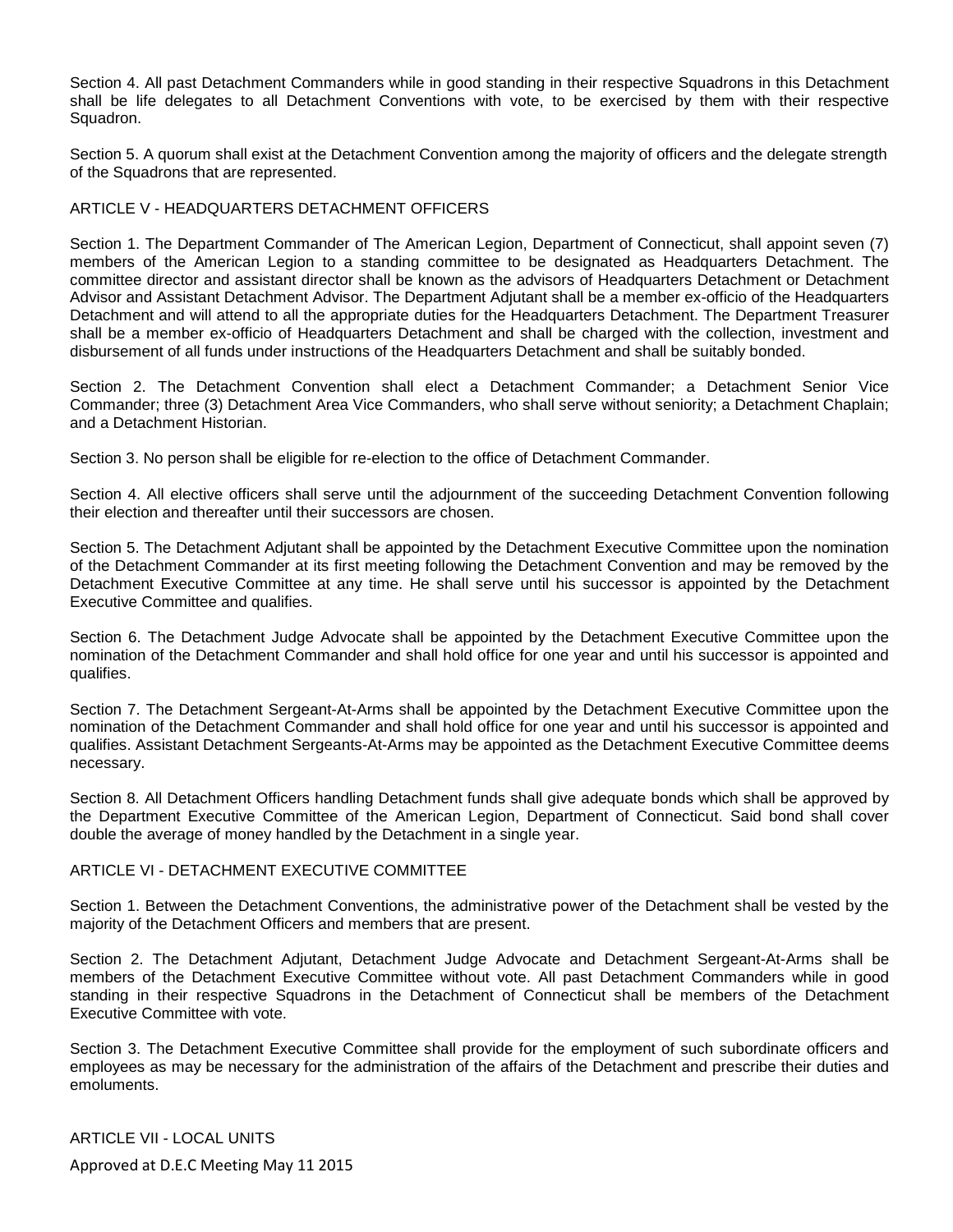Section 1. Local units shall be termed the Squadron, which shall have a minimum membership of ten (10).

Section 2. Those who desire to form a Squadron of the Sons of The American Legion shall make application for a charter to the Post Commander of the local Post of The American Legion in the area in which they reside. Upon approval by the sponsoring American Legion Post the application shall be forwarded to the Detachment Executive Committee. Upon approval by the Detachment Executive Committee the application shall be forwarded to the Department Commander of The American Legion; upon his approval it shall be forwarded to the National Headquarters of The American Legion where the charter may be issued by the National Commander and the National Adjutant of The American Legion in the same manner as prescribed for the issuance of charters for Posts of The American Legion.

Section 3. Each Squadron shall approve a Squadron Constitution and By-Laws, which together with any subsequent amendments thereto, shall be approved by the endorsement of the sponsoring American Legion Post, the Department Sons of The American Legion Committee, the Detachment Executive Committee and the Department Judge Advocate before becoming effective.

Section 4. The Detachment Executive Committee may at any time prescribe such further provisions as it deems advisable, to any Squadron Constitution and By-Laws, provided that they not be inconsistent with the Detachment Constitution and By-Laws. The Squadron shall thereupon forthwith adopt the additional provision (s) so prescribed.

Section 5. Squadron charters may be revoked, cancelled or suspended by the Detachment Executive Committee with the approval of the Department Executive Committee and may be suspended or cancelled as provided in the Detachment By-Laws pursuant to and in conformity with the procedure prescribed by the Department Executive Committee.

Section 6. No Squadron shall be named after any living person.

# ARTICLE VIII – DUES

Section 1. The revenue of the Sons of The American Legion, Detachment of Connecticut, shall be derived from annual membership dues and from such other sources as may be approved by the National Executive Committee, Department Executive Committee, Detachment Executive Committee and Headquarters Detachment. National dues as levied, presently two dollars (\$2.00) per member, shall be payable on or after October 20th of each year of the succeeding calendar year. In addition, annual Detachment dues shall be three dollars (\$3.00) payable along with the National dues.

Section 2. The annual National and Detachment dues shall be collected by each Squadron and transmitted on or before the 20th of each month to the Detachment Headquarters. The Department Treasurer shall pay the annual National dues to the National Treasurer of The American Legion, as directed by Headquarters Detachment.

Section 3. The Minimum annual dues of individual members to be charged by such Squadron shall be an amount equal to the total Detachment and National dues assessments, .i.e. five dollars (\$5.00), as hereinabove required and in addition thereto, any amount charged as dues by any intermediate body between the Squadron and Detachment of Connecticut; however, no Squadron shall assess annual dues in excess of the amount of dues annually assessed by its sponsoring American Legion Post to its members.

### ARTICLE IX - CHANGE OF ADDRESS

Section 1. Any member in good standing in a Squadron in the Detachment of Connecticut, removing here from, shall be entitled to a certificate from his Squadron stating his membership, the duration thereof, and the date to which his dues are paid.

# ARTICLE X – AMENDMENTS

Section 1. This Constitution may be amended at any Detachment Convention by a vote of two-thirds of the total authorized representation thereat provided that the proposed amendment shall have been submitted through the Detachment Adjutant to the Squadrons by mailing them to them at least sixty (60) days prior to the convening of the next Detachment Convention without notice. The amendment must be approved by a two-thirds vote of the Department Executive Committee of The American Legion.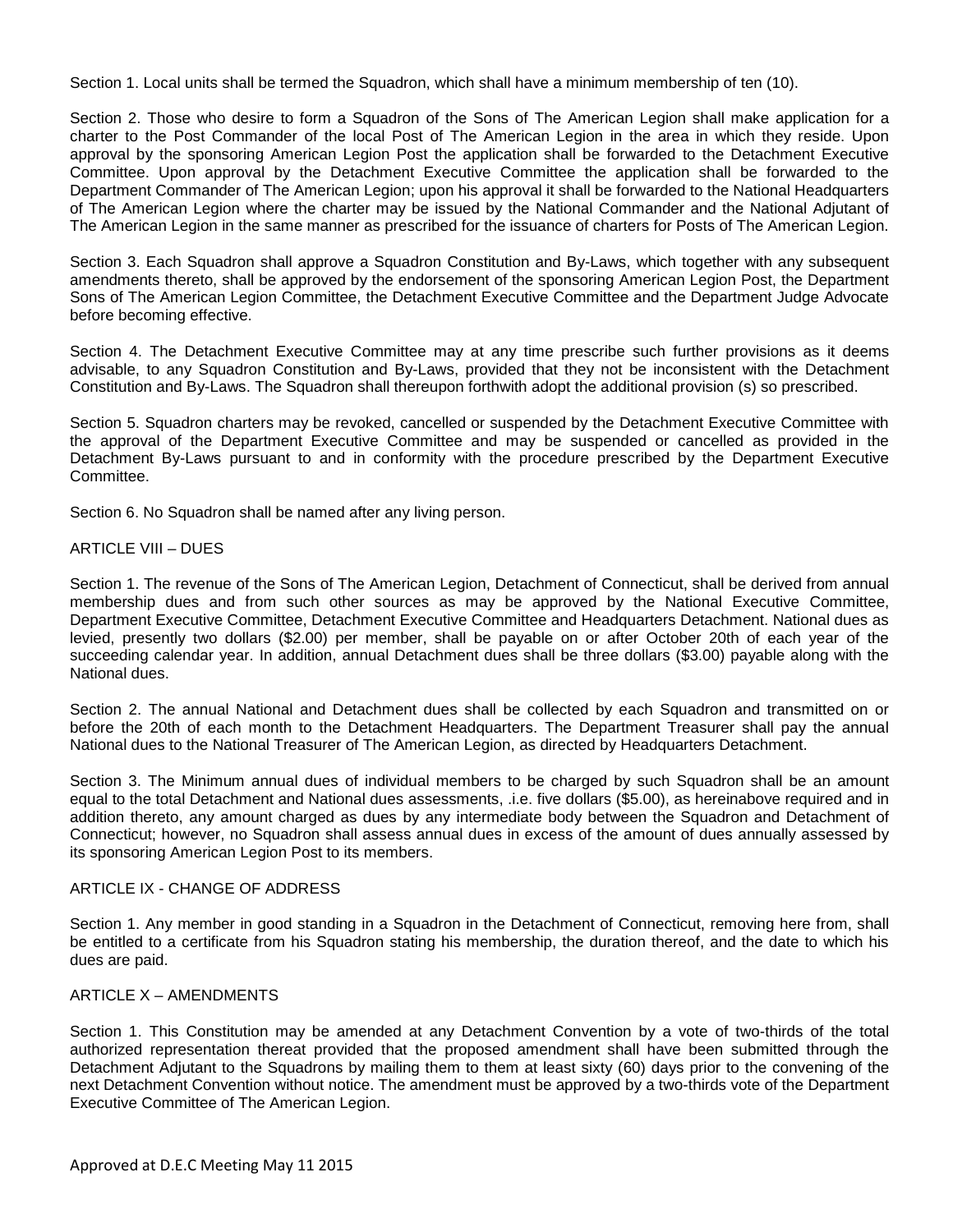Section 2. It shall also be amended from time to time by the Detachment Executive Committee whenever and in so far as necessary to conform to changes hereafter made in the National Constitution or to conform to the changes as directed by the Department Executive Committee.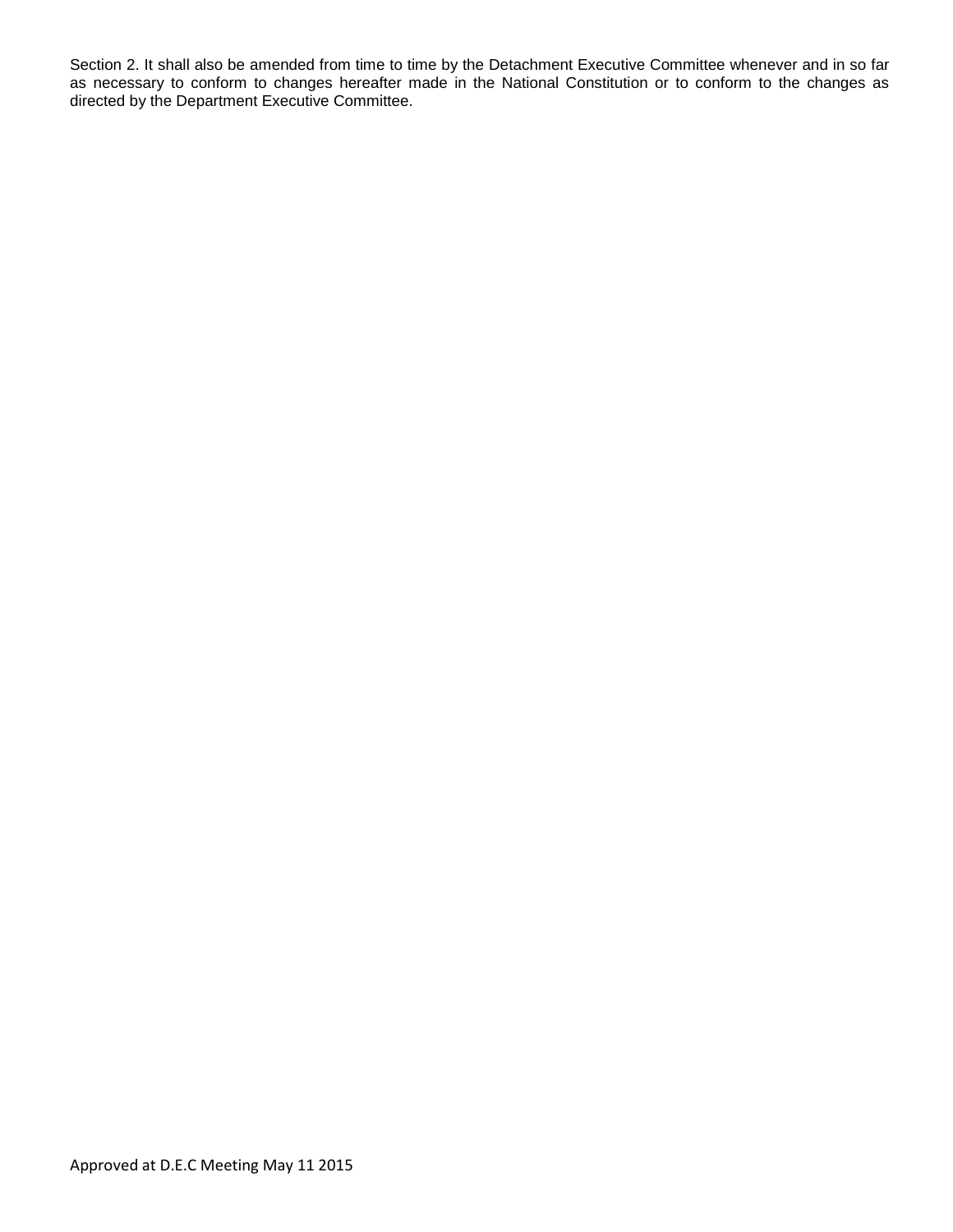# By-Laws of the Sons of The American Legion, Detachment of Connecticut

# ARTICLE I - DUTIES OF OFFICERS

Section 1. The Detachment Commander shall be the executive head of the Sons of The American Legion with full power to enforce the provisions of the Detachment Constitution, Detachment By-Laws and the will of the Detachment Convention. He shall appoint all necessary committees, subject to the ratification of the Detachment Executive Committee, and shall perform such other duties as are usually incident to the office.

Section 2. The Detachment Senior Vice Commander and Detachment Area Vice Commanders shall act as representatives of the Detachment Commander in their respective areas on all matters referred to them by him, and shall, on his request, preside over the meetings of the Detachment Convention or Detachment Executive Committee, and shall perform such other duties as are usually incident to the office.

Section 3. The Detachment Adjutant shall give notice of all Detachment Conventions and of all meetings of the Detachment Executive Committee, shall conduct the correspondence and keep the records of the Detachment organization, including a list of names, numbers and addresses of all Squadrons in the Detachment, shall keep the minutes of all Detachment Conventions and Detachment Executive Committee meetings, shall notify the Department Officers and Committeemen of their election and be subject to the direction and control of the Detachment Executive Committee, Department Executive Committee and Detachment Commander. He shall have general charge of and supervision over Headquarters Detachment and all paid employees of the Detachment and shall perform such other duties as are usually incident to his office. He shall also be authorized in the event of the death or resignation of the Detachment Commander to summon the Detachment Executive Committee for election of a successor.

Section 4. The Detachment Judge Advocate shall advise the Detachment Officers and the Detachment Executive Committee on all legal matters including the construction and interpretation of the Detachment Constitution and By-Laws, and shall perform such other duties as are usually incident to the office. His rulings to Squadron inquiries formally and officially made, shall be binding until and unless overruled in the following order: Detachment Executive Committee and Department Judge Advocate.

Section 5. The Detachment Chaplain shall perform such divine and non-sectarian services as may be necessary, adhering to such ceremonial rituals as may be recommended by National and Detachment Headquarters from time to time.

Section 6. The Detachment Historian shall collect from year to year all records and data of value and interest for the Detachment Headquarters of the Sons of The American Legion, and shall compile during his term of office a complete history of the year's activities. He shall also assist Squadron Historians so as to coordinate and unify the work of these officials and shall have such other duties as the Detachment Executive Committee shall prescribe.

Section 7. The Detachment Sergeant-At-Arms shall be charged with the responsibility of preserving order at all meetings and shall be given the custody and responsibility of the colors of the organization. He shall perform such other duties as are usually incident to his office.

Section 8. All Officers of the Sons of The American Legion in the performance of their duties shall be governed by The American Legion at the appropriate level. All actions of the Sons of The American Legion shall be subject to review and ratification at the appropriate level of The American Legion.

### ARTICLE II - DETACHMENT EXECUTIVE COMMITTEE

Section 1. Subject to the provisions of the Detachment Constitution, the Detachment Executive Committee shall fill any vacancy in membership of the Detachment Executive Committee for the remainder of the un-expired term. Section 2. The Detachment Executive Committee shall meet at regular bi-monthly periods or on at least five days' prior written notice to all members by the Detachment Commander and Detachment Adjutant, or upon the written request of a majority of the Detachment Executive Committee.

Section 3. In the event that a Squadron Commander of the Detachment Executive Committee is unable to attend a meeting of that Committee, his Squadron Vice Commander shall serve in his place.

ARTICLE III - DETACHMENT STANDING COMMITTEES

Approved at D.E.C Meeting May 11 2015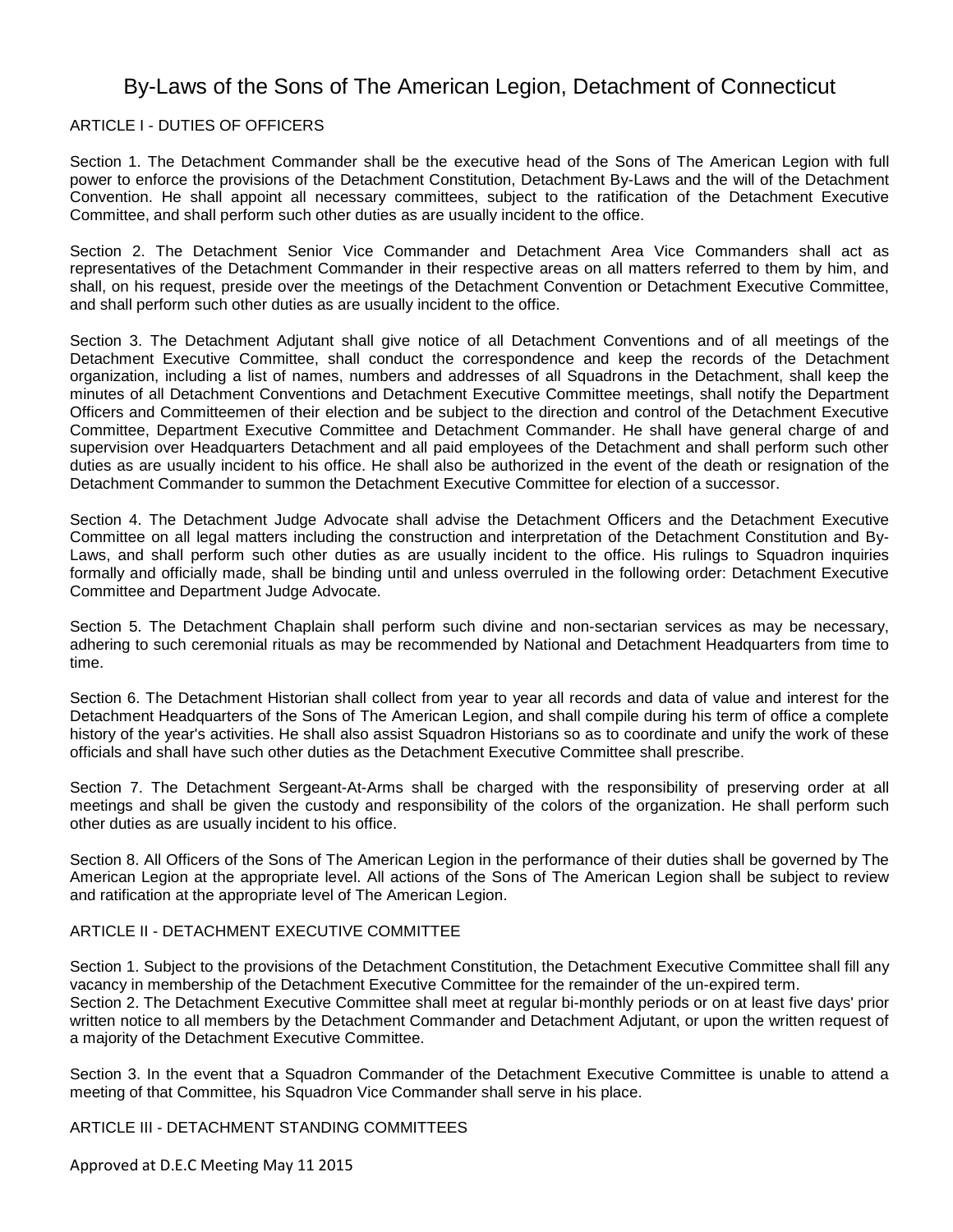Section 1. There shall be Detachment Standing Committees on Americanism, Finance, Publicity, Membership, Convention, Squadron Activities, Rehabilitation, Legislation, and such other standing committees at the Detachment Executive Committee may determine necessary. Each shall be composed of at least three members who shall be appointed for a one year term. They shall perform such duties and exercise such authority as may be directed from time to time by the Detachment Executive Committee.

Section 2. All such standing committees shall keep regular minutes of all their transactions and cause them to be recorded in a book kept for that purpose and shall report the same to the Detachment Executive Committee when called for.

Section 3. Notwithstanding the provisions of Section 1 of this Article, the Detachment Executive Committee shall appoint a Finance Commission of three members. One shall hold office for three years, one for two years and one for one year. Vacancies will be filled annually thereafter, for a term of three years; and, when they occur for other than for expiration of term, for the balance of that committee member's term. The Finance Commission is to have charge of all fiscal matters, subject to the approval of the Department Executive Committee.

# ARTICLE IV - DETACHMENT CONVENTION

Section 1. The annual meeting of the Sons of The American Legion, Detachment of Connecticut, shall be a Convention called pursuant to the provisions of the Detachment Constitution.

Section 2. Squadron organizations shall be notified by the Detachment Adjutant at least sixty (60) days in advance of the time and place of such Detachment Convention.

Section 3. Alternates shall have the privilege of voting on the floor of the Detachment Convention only in the event of the absence or disability of the regular delegates, however they shall have all other privileges of the regular delegates including the right to serve on Convention committees.

# ARTICLE V - REPRESENTATION IN NATIONAL ORGANIZATION

Section 1. The Detachment Organization shall be represented on the National Executive Committee of the Sons of The American Legion by one member and one alternate to be elected at the Detachment Convention. Both will hold office for two (2) years from the time of the National Convention of the Sons of The American Legion immediately following their election and until their successors are chosen.

Section 2. The Detachment Organization shall be represented at the National Convention of the Sons of The American Legion by one delegate-at-large and one alternate-at-large, plus one additional delegate and one additional alternate for each two hundred (200) memberships or major fraction thereof paid up to the National Treasurer thirty (30) days prior to the date of the National Convention. Said delegates and alternates are to be elected at the annual Detachment Convention.

### ARTICLE VI – MEMBERSHIP

Section 1. Membership in the Sons of The American Legion, Detachment of Connecticut, shall be acquired only by affiliation with a Squadron within its jurisdiction.

Section 2. The membership of the Detachment of Connecticut shall be organized into Squadrons as prescribed in the Detachment Constitution.

Section 3. Only persons eligible to membership in the Sons of The American Legion shall be members of this Detachment or of any Squadron within its jurisdiction.

Section 4. Each applicant for membership must enroll in the Sons of The American Legion and pay his dues to the Squadron in this Detachment to which he applies before becoming a member in the Sons of The American Legion, Detachment of Connecticut, or in any Squadron of this Detachment.

### ARTICLE VII – SQUADRONS

Section 1. Each Squadron shall be the judge of its own membership, subject to the restrictions of the National and of the Detachment of Connecticut Constitution and By-Laws, respectively, and may restrict its membership as it desires, subject to the approval of the Detachment Executive Committee, No person who is a member of an organization which has as its aim to overthrow the United States Government by force or violence, or who subscribes to the principles of

### Approved at D.E.C Meeting May 11 2015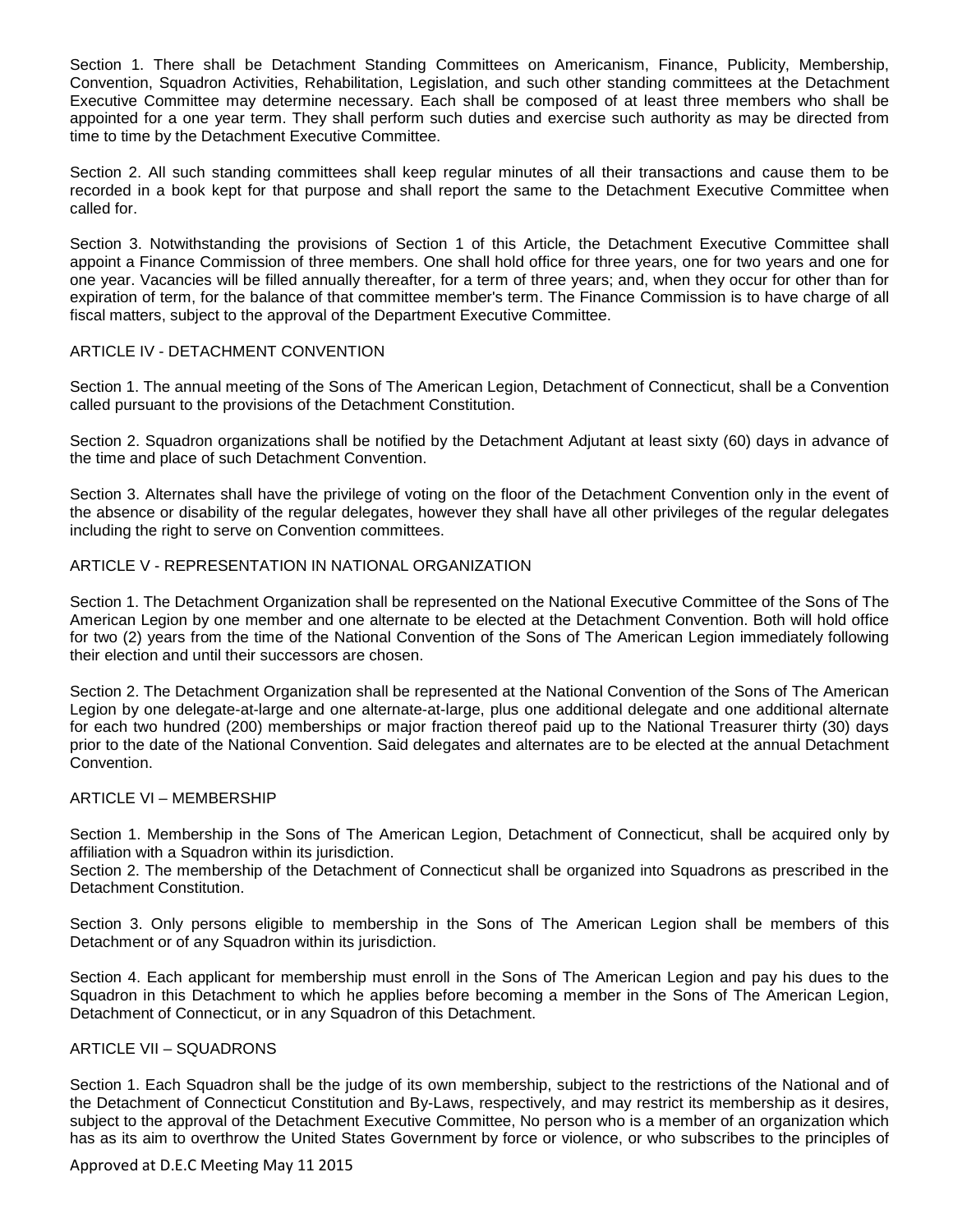any group opposed to our form of government, shall be eligible to become a member of the Sons of The American Legion.

Section 2. Each Squadron shall have a headquarters with a Post Office address to which all notices and documents may be sent. It shall be the duty of the Squadron at time of application for a charter or at any time thereafter to notify the Detachment of said address or any subsequent changes in such address; and all notices and documents shall be held as to have been duly sent to or served upon such Squadron when mailed to the address of record so furnished by the Squadron. In default of a Squadron having furnished such address, any notice or document shall be held to have been duly served upon a Squadron if the same is mailed to it at the address of its Commander or Adjutant or any other member signing the application for charter.

Section 3. Each Squadron shall have a Constitution and By-Laws to govern its affairs and shall have officers to be known as Commander, Vice Commanders, Adjutant, Treasurer, and an Executive Committee. The Treasurer shall be adequately bonded. The Squadron shall subscribe to the Constitution and By-Laws and regulations of the National and Detachment organizations; and shall not incur any obligation in the name of any other Squadron, subdivision, organization, branch, committee, or group of members of the Sons of The American Legion in which said Squadron is attached.

Section 4. Squadrons shall submit copies of their Constitution and By-Laws and all subsequent amendments thereto for approval of the Detachment Organization.

Section 5. All monies received in any manner for welfare purposes of any nature by a Squadron organization shall be deposited in a duly authorized banking institution, and none of such monies shall be withdrawn except for said welfare purposes and only upon a draft signed by the Squadron Treasurer and at least one other authorized member who was duly elected for that purpose.

Section 6. No Squadron shall solicit another Squadron organization for the purpose of financial aid or relief. Violation of this section shall be grounds for revocation or suspension of Charter.

Section 7. All Squadrons shall elect and install their officers for the current year of the Sons of The American Legion in the month of June preceding the official start of that year.

### ARTICLE VIII - DISCIPLINE OF SQUADRONS/CANCELLATION AND SUSPENSION OF CHARTERS

Section 1. The Detachment Executive Committee may suspend, cancel or revote a Squadron Charter. The action taken by the Detachment Executive Committee shall be final and conclusive unless an appeal is taken to the Department Executive Committee within thirty (30) days from the date of said suspension, cancellation or revocation. The action taken by the Department Executive Committee upon the appeal shall be final.

Section 2. Any Squadron failing to meet the obligations imposed upon it by the Constitution and By-Laws or ceasing to function for six months as a Sons of The American Legion Squadron, or voluntarily ceasing to function as a Squadron, or merging with one or more Squadron, or refusing to pay the Detachment and National per capita dues, or under such other conditions as might make such action necessary, shall upon order of the Detachment Executive Committee surrender its charter for cancellation. Upon failure to surrender its charter, immediate steps may be taken for its revocation, suspension or cancellation.

Section 3. Upon revocation, cancellation or suspension of the charter of a Squadron of the Sons of The American Legion, said Squadron shall immediately cease operations and upon revocation or cancellation shall turn over its charter to the Detachment Commander or the Detachment Executive Committee, and the Post to which the Squadron is attached is authorized, empowered and directed by and through its duly authorized agent to take possession, custody and control of all the records, property and assets of said Squadron; provided, however, that nothing herein shall be construed as requiring any Post to which the Squadron is attached to take over or assume any financial responsibility as to such property. Said detachment Executive Committee may provide for the transfer of the members in said Squadron to other Squadrons of their choice provided they have the approval of the gaining Squadrons.

Section 4. In taking action pursuant to this Article, the Squadron and Officers of the Detachment shall be governed by the uniform code, defining the procedure to be followed in the revocation, cancellation or suspension of Squadron charters; and providing for a method of appeal, having been adopted by the National Executive Committee of the National By-Laws as the same may be from time to time amended pursuant to the authority of said section.

ARTICLE IX - DISCIPLINE OF SQUADRON MEMBERS

Approved at D.E.C Meeting May 11 2015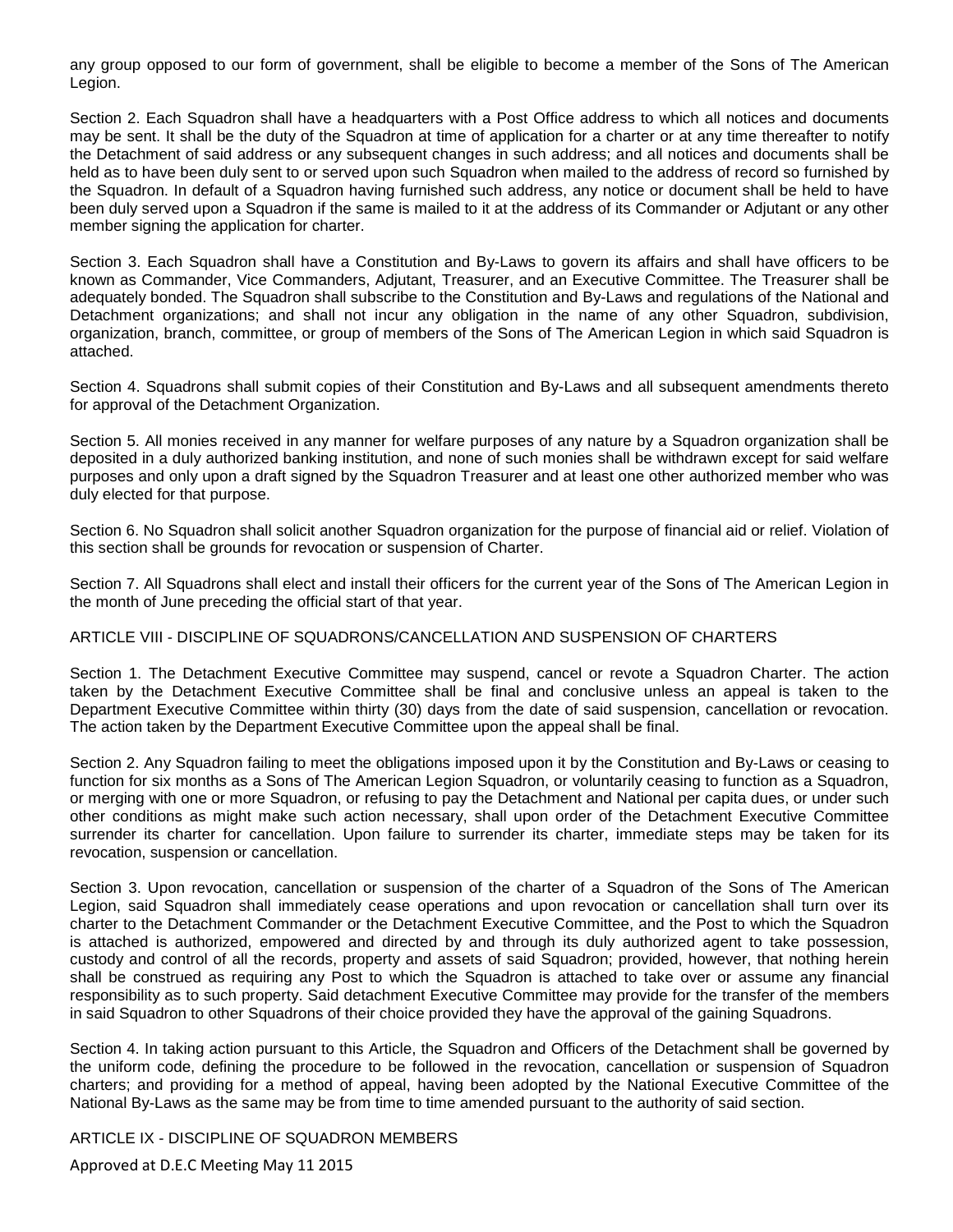Section 1. Members may be suspended or expelled from the Sons of The American Legion only upon proper show of cause. Charges shall be based upon disloyalty, neglect of duty, dishonesty, or other conduct unbecoming a member of the Sons of The American Legion. All charges must be made under oath in writing by the accusers, and, no member in good standing shall lose his membership until given a fair trial in such manner and form as the Detachment By-Laws and the Department Executive Committee of The American Legion shall prescribe. This section shall govern procedure whenever charges are brought against any person at any time appearing upon the rolls of a Squadron as a member, upon the grounds of his ineligibility to membership either in the Squadron or in the Sons of The American Legion.

Section 2. Any member who has been suspended or expelled has the right of appeal to the Department Executive Committee of The American Legion in the manner prescribed by the Department Commander. The decision of the Department shall be final.

Section 3. A member whose dues for the current year have not been paid by January first shall be classed as delinquent. If his dues are paid on or before February first, he shall be automatically reinstated. If he is still delinquent after February first, he shall be suspended from all privileges. If he is still under suspension on June fifteenth of such year, his membership in the Sons of The American Legion shall be forfeited. A membership so suspended or whose membership has been so forfeited may be reinstated to active membership in good standing by vote of the Squadron and payment of current dues for the year in which the reinstatement occurs. Provided, however, that the Squadron, Detachment and National organization may waive the provisions hereof, with reference to former members who have been prevented from the payment of dues by reason of active military service.

### ARTICLE X - LIMITATION OF JURISDICTION OF SQUADRON MEMBERS, POSTS, COUNTIES, DISTRICTS AND **DEPARTMENTS**

Section 1. No individual member of the Sons of The American Legion, unless specifically previously authorized by the proper body, shall have the right to speak in the name of the Sons of The American Legion, Detachment of Connecticut, or any Squadron of the Sons of The American Legion. His individual action is full and unhampered, being that of an American citizen, but he shall not present such action to be that of any Sons of The American Legion organization.

Section 2. All matters of state, national or international scope that appeal to the Sons of The American Legion, Squadrons, or Detachment may be treated, discussed and acted upon by any unit of the Sons of The American Legion, provided, however, that such action shall be submitted for approval through the prescribed Sons of The American Legion and The American Legion channels to the body having jurisdiction thereof.

Section 3. A Squadron organization may discuss the action taken by the Detachment or National organization and adopt a resolution protesting against any action taken by the Detachment or National organization and request through proper channels that such action is reversed.

Section 4. The principles set forth in this Article shall be observed by all Sons of The American Legion members, by all Squadrons, and by this Detachment. A violation of any of the provisions of this Article by a member of the Sons of The American Legion, or by a Squadron, shall be sufficient cause for investigation and disciplinary action by the Detachment Executive Committee and in the case of a Son of The American Legion member, by the Squadron of which he is a member.

### ARTICLE XI - MONEYS AND COLLECTIONS

Section 1. All Detachment and Squadron officials handling Sons of The American Legion moneys shall be properly bonded with a good and solvent bonding and surety company, as surety to cover double the average amount of money handled in a single year. In case of delinquencies of the payment of moneys dues Detachment Headquarters or Department Headquarters of The American Legion, action shall be taken at once by the proper officials to bring about a speedy and complete settlement. The bonds provided by Detachment officials shall be approved by the Department Executive Committee of The American Legion and those provided by a Squadron shall be approved by the Post Executive Committee.

Section 2. Department Headquarters of The American Legion shall, should it deem advisable, detail special auditors to investigate the membership roll and financial statement of any Squadron or other subdivision within this Detachment.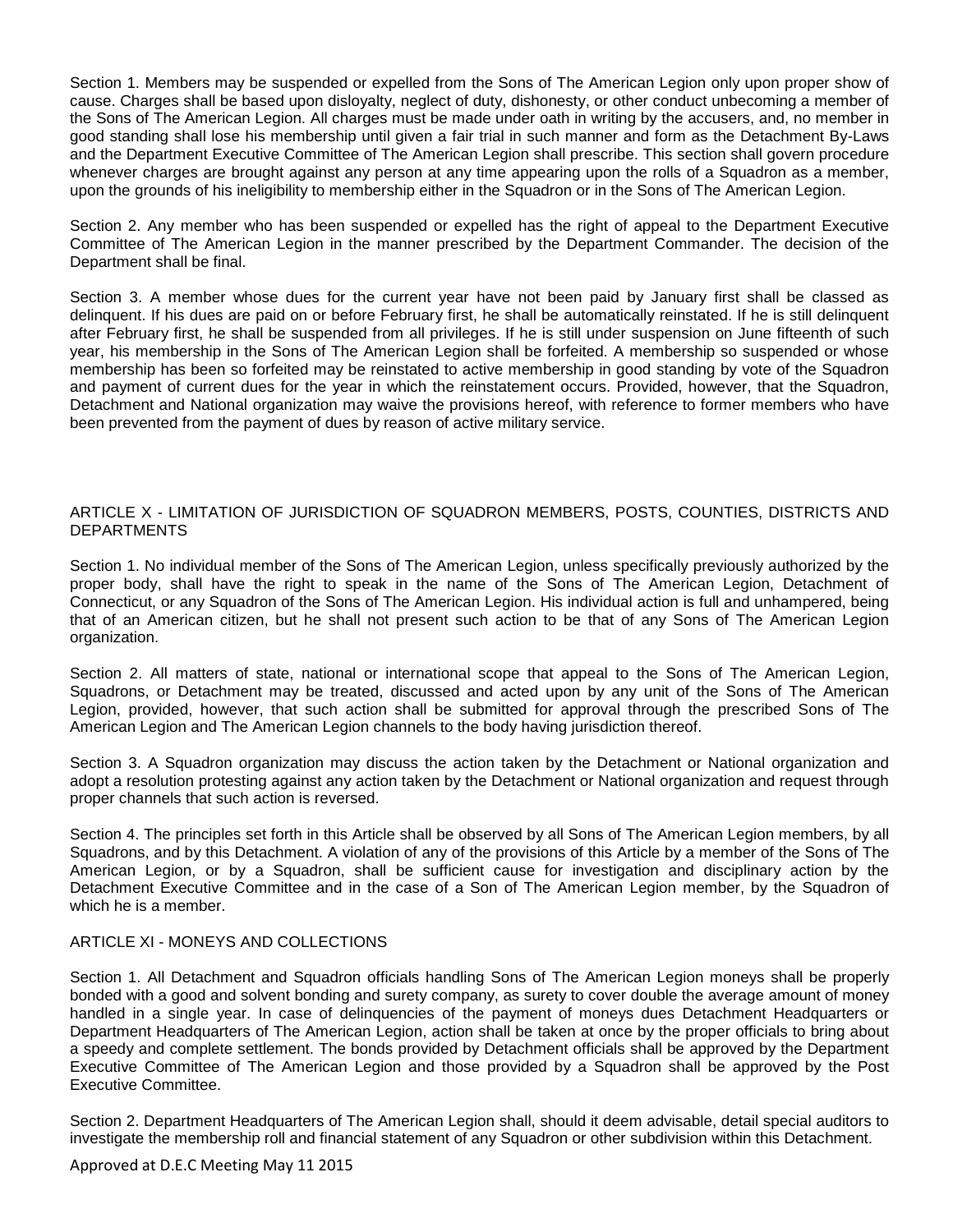#### ARTICLE XII – REGULATIONS

Section 1. The Department Executive Committee of The American Legion is authorized to make and publish regulations for the organization, management and conduct of this Detachment and of the Squadrons of this Detachment. Such regulations shall be consistent with the Department Constitution and these By-Laws, and shall be complied with by all concerned.

ARTICLE XIII – RULES

Section 1. The procedure of the Detachment Convention shall be governed by Robert's Rules of Order, revised.

ARTICLE XIV – AMENDMENTS

Section 1. All amendments hereto must conform to the requirements of Article X of the Detachment Constitution.

History of Changes

Constitutional Changes: